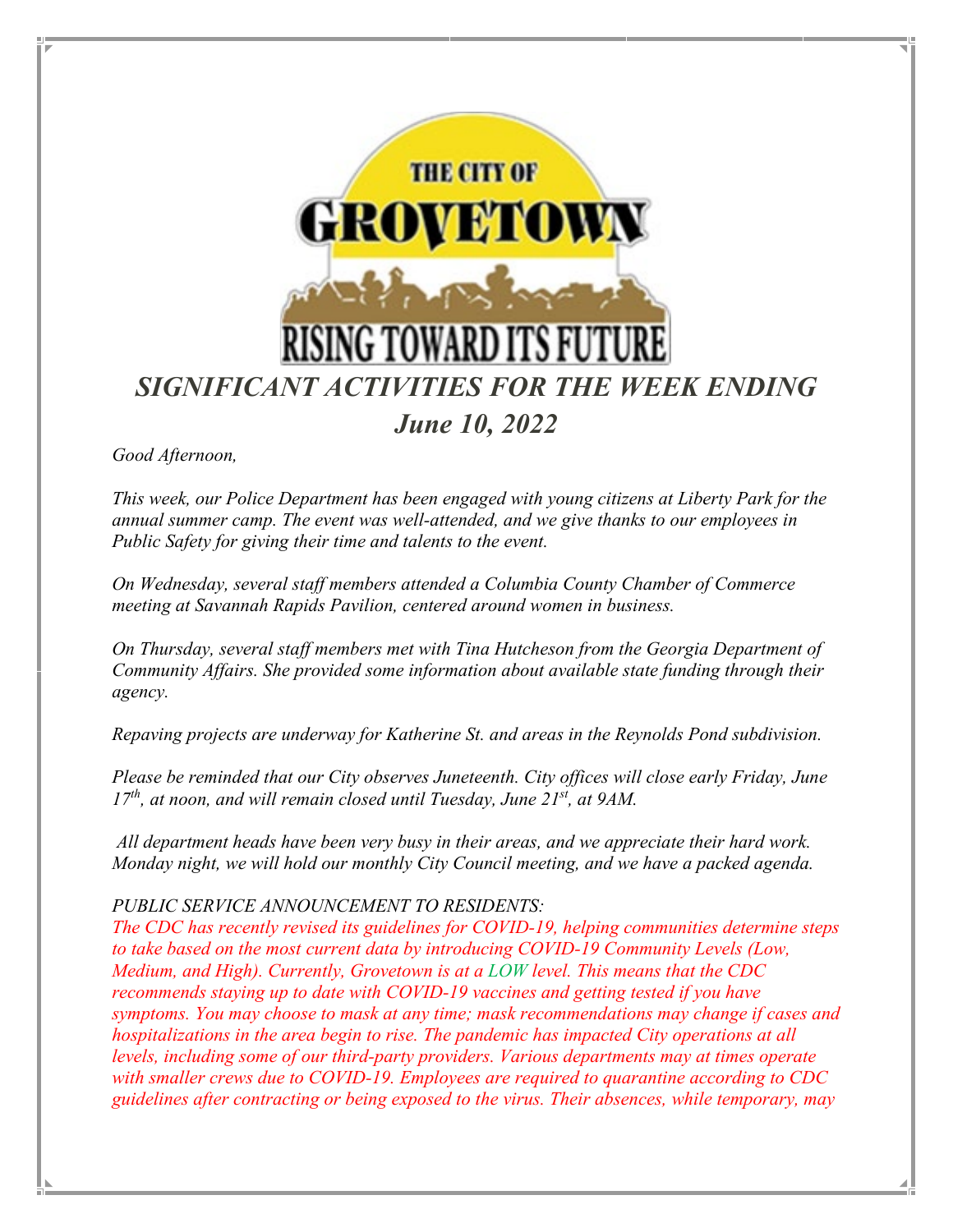*negatively affect the City's ability to provide on-time services. The City would like to thank residents in advance for their understanding during this time.*

*Please be aware that there is an ordinance against illegal parking and this ordinance is being enforced. Also be aware that our city has a tree ordinance. Before cutting a tree, please contact Planning and Community Development for guidance on this matter.*

*If your trash can is missed during pickup, please contact Grovetown City Hall at 706-863-4576, Ext. 450.* 

*We have several job openings in the City. For those who may be seeking employment, please visit our website at [www.cityofgrovetown.com.](http://www.cityofgrovetown.com/)* 

# **Human Resources**

#### **Personnel Count**

- Number authorized = 144 full-time
- Number employed = **125** full-time
- 1 part-time (Museum)
- 5 part-time/as needed (Firefighters)
- 1 Summer Intern (temporary, part-time)

### **Vacancies (19)**

- 3 Road Patrol Officer
- 1 Traffic Officer
- 4 Public Safety Dispatcher
- 1 Police Operations Lieutenant
- 1 PT Firefighter/EMT
- 1 Sewer Plant Operator Class 3 License
- 1 Sewer Plant Operator Trainee [using 4 temp. employees to augment staffing]
- 1 Light Equipment Operator (Streets) [using 6 temp. employees to augment staffing]
- 1 Heavy Equipment Operator 2 (Streets)
- 1 Light Equipment Operator (Parks & Recreation)
- 1 Meter Maintenance Technician Coordinator
- 1 Lab Analyst
- $3$  \*\*\*Positions to be advertised after July  $1^{st***}$

#### **Hiring Actions**

- 1 summer intern (temporary, part-time position) assigned to Planning and Development started on 6/6/2022
- 1 conditional job offer extended for part-time Firefighter/EMT Fire Department on 6/8/2022
- 1 conditional job offer extended for Police Officer-Road Patrol Police Department on 6/9/2022

### **Safety/Training/Wellness**

• Safety Talk: Working Safely with Ladders

### **Worker's Comp Claims**

• Nothing to report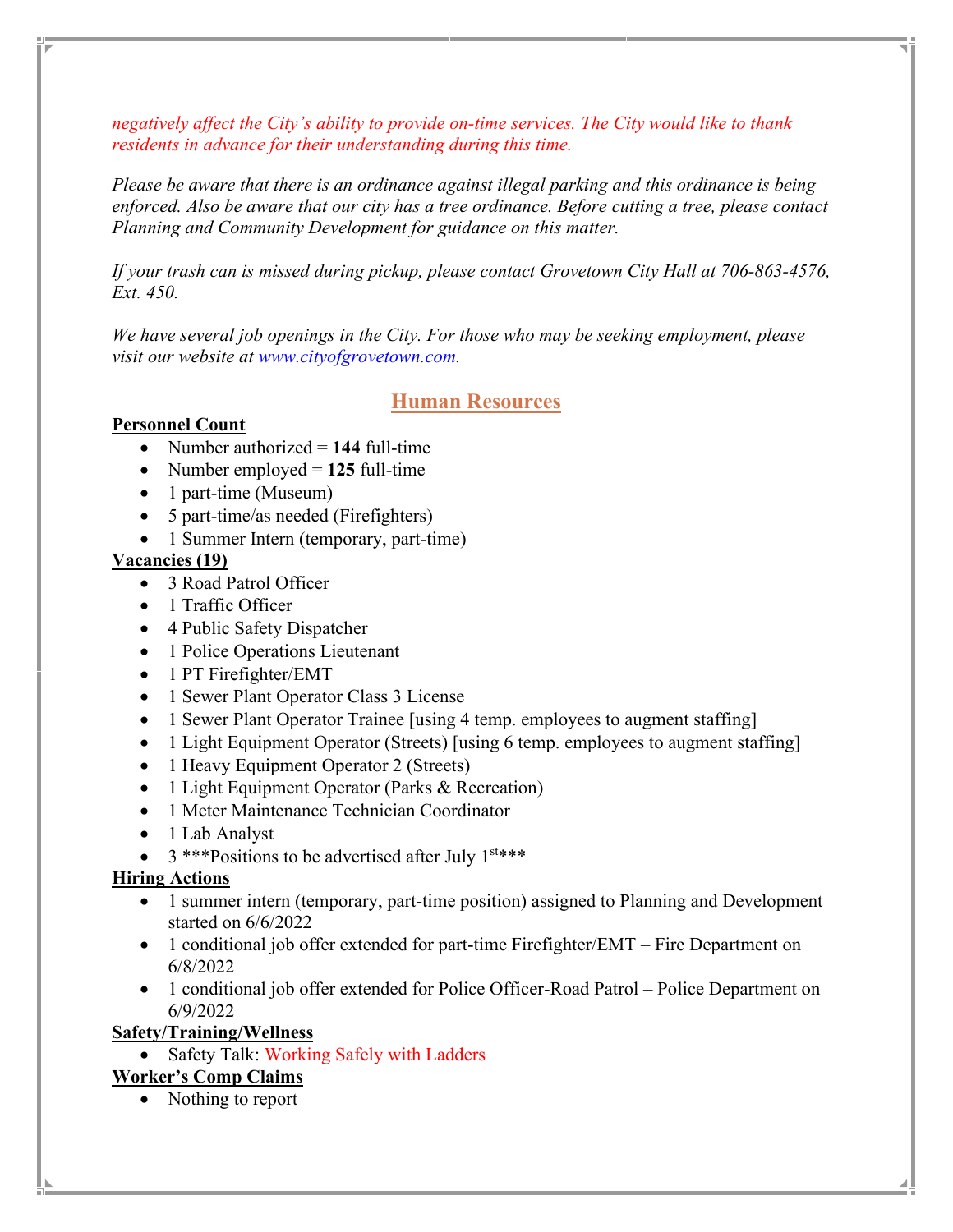### **Additional information**

- Processed additional applications and preparing for interviews
- Scheduling additional interviews for other jobs as we receive enough completed applications from qualified applicants
- Processing pre-employment paperwork and backgrounds on several potential employees
- Preparing conditional job offers for several applicants
- Coordinating harassment training through LGRMS
- Interviewed 3 applicants for Leisure and Recreation Light Equipment Operator on 6/9/2022
- Interviewed 3 applicants for Streets & Sanitation Light Equipment Operator on 6/9/2022
- Interviewed 1 applicant for Water/Sewer Lab Analyst on 6/9/2022

# **Finance**

- Completed end of year projections and prepared budget amendments for 2021-2022
- Worked with HR to complete annual required DCA surveys

# **Police Department**

Police Dept. arrested 5 subjects during this period:

- $\geq 1$  for DUI
- $\geq 1$  for Driving with Suspended License
- $\geq 1$  for Driving without a License
- $\geq 2$  for Theft of Services
- Criminal Investigation Division had 2 cases assigned and closed 1 case
- Police Dept. would like to thank Officer Joseph Holshouser and Dispatcher Sean Perdue for their service to the City of Grovetown and wish them well in their future endeavors
- Police Dept. would like to wish Officer Rita Whittington a very happy birthday

# **Fire Rescue**

- Fire Dept. responded to 20 calls:
	- $\geq 11$  medical
	- $\geq 9$  fire
- Congratulations to Firefighter/EMT Ian Donohue and Firefighter/EMT Richard Sapp who passed both written and practical testing to obtain their Apparatus Driver Operator Certifications
- Fire Dept. personnel conducted hydrant testing June  $6<sup>th</sup>$  June  $9<sup>th</sup>$
- Conducted fire safety presentation utilizing inflatable Fire Safety House for the Police Dept. summer camp and helped kids stay cool with the fire truck

# **Leisure and Recreation (L&R) Services**

- Leisure and Recreational Shop: Cleaned, organized shop, washed vehicles, and cut grass
- Welcome Signs: Cut grass
- Kiddie Hall: Cut grass
- City Hall/Veterans Park: Cut grass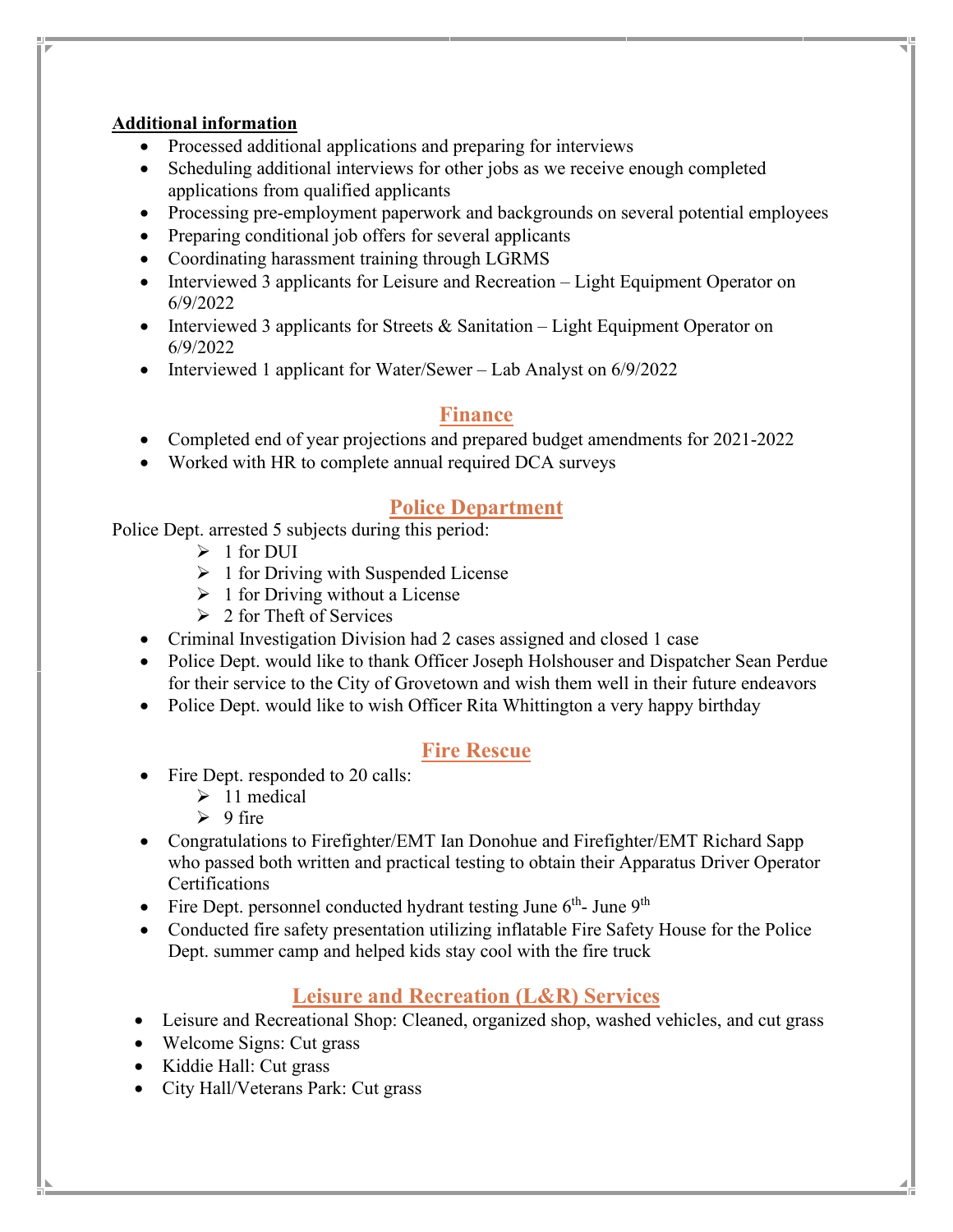- Euchee Creek Trails: Cut grass and cleaned trails
- $2<sup>nd</sup>$  Ave. Cemetery: Cut grass
- Municipal Court: Cut grass
- Goodale Park: Cut grass
- Wildflower Garden: Cut grass
- 201 E Robinson Ave.: Cut grass
- Harvestwood Dr.: Cut grass

### **Rental & Member Updates**

- 2 new rental contracts with 4 contracts returned with payment
- Facilities and fields were utilized a total of 80 hours
- 2 new gym memberships

### **Fleet Maintenance**

- *Stormwater/Sewer*
	- o Gravely Zero Turn Mower: Routine service, replaced blades, and replaced PTO belt
	- o GMC Sierra 3500: Routine service
	- o Case CX55B Mini Excavator: Routine service, repaired AC
	- o Ford F-250 Utility Truck: Routine service
- *Street Dept.*
	- o Chevy 5500 Dump Truck: Front end issues
	- o Bandit 1890 Chipper: Replaced fuel lines and filters
- *Police Dept.*
	- o Chevy Tahoe: Routine service
	- o Ford Interceptor: Routine service
- *Leisure and Recreation*
	- o Ford F-150: Replaced battery and ignition switch
	- o John Deere Mower: Replaced blades and PTO switch

### **Facility Maintenance**

- A total of 11 work orders for this week:
	- o 3 at City Hall, 2 at Police Dept., 1 at Sewer Plant, 3 at Liberty Park, 1 at Courthouse, and 1 at Museum

### **Programs**

- Maverick's Fitness: Mondays and Wednesdays from 6:15PM–7:15PM
- Martial Arts Classes: Tuesdays and Thursdays from 6PM–7:30PM
- Queen Diva's Line Dance Class: June 11<sup>th</sup> from 12PM-4PM
- Grovetown Summer Jam: June 25<sup>th</sup> at Liberty Park from 5PM–10PM

# **Information Technology**

- Contacted finalist vendors for Grovetown branded cellphone app
- Installed new phone in City Council office at City Hall and updated extension list
- Resolved scanning issues where Gmail email servers had to be replaced with Microsoft email server for Konica Minolta copiers
- Sourced and quoted several computers/laptops for Public Works
- Sourced and expecting quotes from Verizon on office based cellular Wi-Fi solution to provide connectivity to WWTP's blower room and belt press office space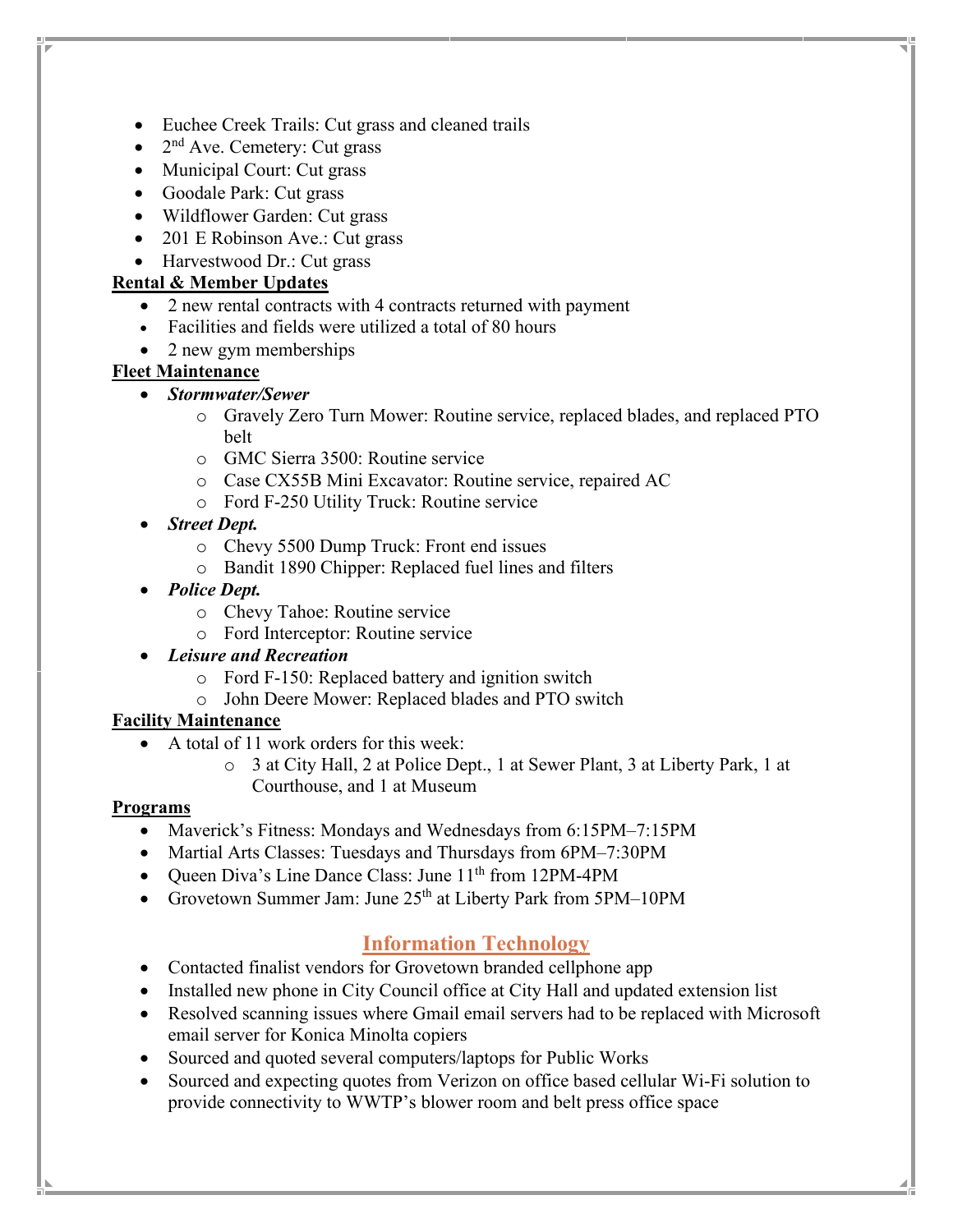- Looking into attending AFCEA Tech Conference in Augusta as part of IT Dept.'s continuing education
- Calls for service this week slightly below average at 11
	- o Scanning issues and log-in credential resets led the way

### **Public Works**

• Road Improvement Project in Reynolds Pond is underway

#### **Streets and Sanitation Dept.**

- Bulk and yard waste more than tripled this week to 42.01 tons
- Litter pick-up more than doubled to 34 bags of litter on the main thoroughfare
- Fixed potholes at Horizon South Pkwy., Newmantown Rd., and Old Berzelia Rd.
- Street Sweeper cleaned Ford Ave., John St., Dorn St., and Williams St.
- Cut low hanging limbs on Newmantown Rd. from VFW Rd. to Hardy Dr.
- Ran litter detail throughout the week and weekend

#### **Sewer Dept.**

- Finished jetting in Reynolds Pond
- Camera at sewer line on Cannock Loop
- Cleaned pipe on Cannock Loop
- Cleaned chemical room at WWTP
- Cleaned effluent pit at WWTP
- Ran route daily
- Worked on belt press at WWTP
- Worked on pump at chemical room; took apart and put back together
- Put quick connect on bypass line at Grove Crossing lift station

#### **Stormwater Dept.**

- Completed paperwork on stormwater pond
- Tried to unclog drainpipe at Caroleton Dr.
- Checked Porter Ln. after sinkhole was fixed
- Washed the mini X and dropped it off at Fleet Maintenance for service
- Cut City of Grovetown landfill
- Washed John Deere tractor
- Worked on cleaning pond in Grove Landing Cir.

#### **Environmental Compliance**

- Conducted preventative maintenance on disk filters
- Pressed over 25 tons of sludge
- Conducted permit-required and process control testing of raw and treated wastewater
	- o All treated water samples were in compliance
- Conducted daily inspections of 8 lift stations
- Coordinated cleaning of 3 lift stations with Augusta Industrial Services
- Continued preparation of Annual Watershed Report
- Compiled monthly operating report and discharge monthly report
- Conducted inspection of safety equipment around plant and ordered new life preservers
- Participated in a meeting with CSRA Stormwater Alliance
	- o Discussed maintenance schedules, inspections, and stormwater awareness week
- Conducted inspections on 5 private ponds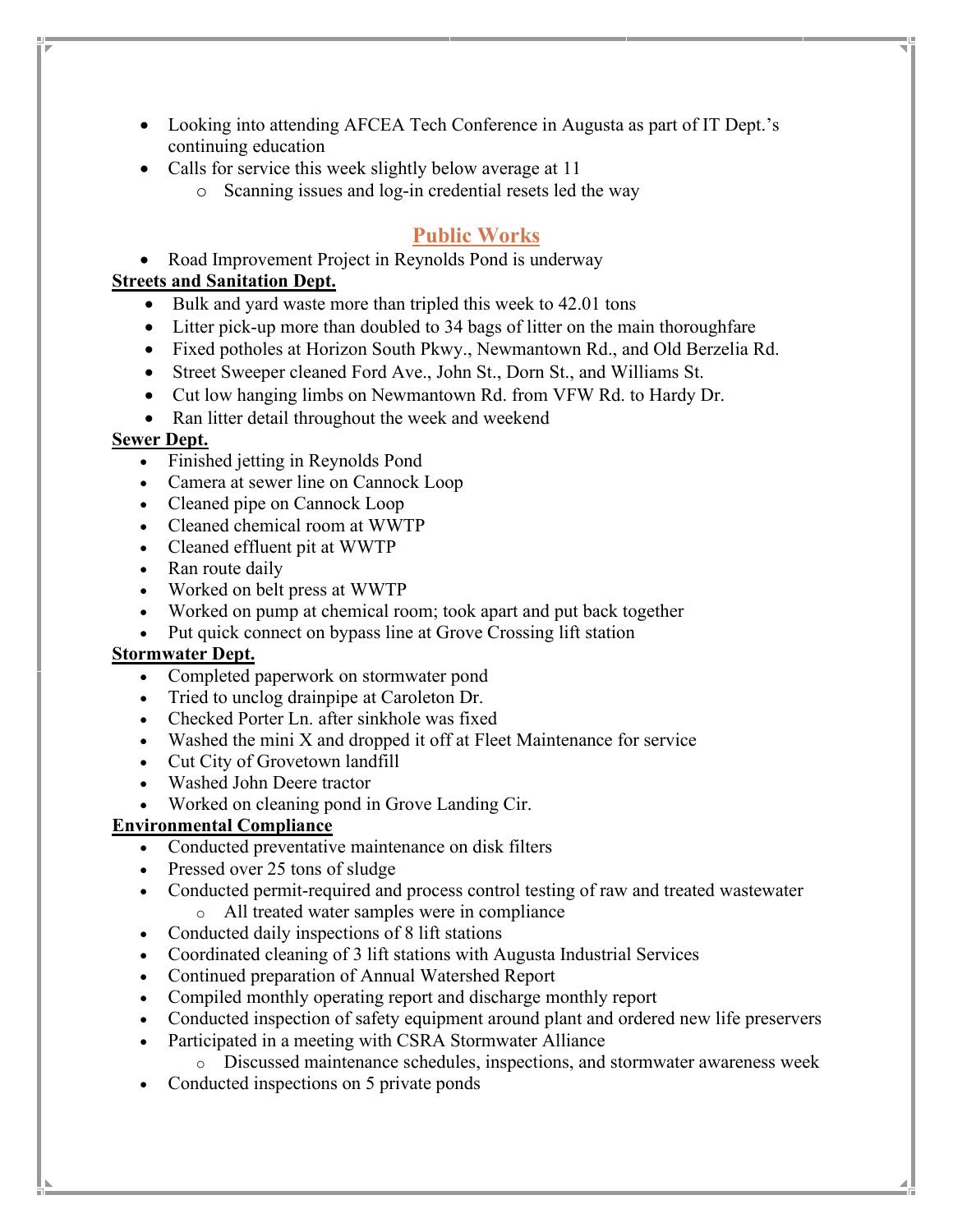• Tested manhole monitors and various alarms to ensure proper function at both the WWTP and in the City

### **Water Dept.**

- Ran daily water route
- 118 locates
- 174 work orders
- 117 histories
- Repaired 5 water leaks
- Pressure washed VFW wellhouse
- Completed 2 flow and pressure tests
- Installed 1 irrigation meter
- Moved 2 meters out of driveway
- Installed 1 water filter
- Completed 5 house samples for state report
- Aquaphalt road patch
- Cut grass at lift stations, ponds, water tanks, WWTP, and wellhouse

### **Infrastructure Inspections**

- Attended CSRA Stormwater Alliance meeting in Columbia County
- Attended pre-construction meeting for Comcast to bore, install conduit, and fiber optics around City
- Developmental infrastructure inspections this week: 18
- Fiber boring ongoing:
	- o Brandimere Townhomes
	- o Northrop Townhomes

### **Deer Hollow Section 3**

• McElmurray contractors on-site and continuing to run 6" PVC water main, make taps for water services, and install 6" water valves; rip rap rock placed around some storm drains, and damaged manhole ring and cover replaced

### **Milton Hitt Rd.**

• Contractors are not on-site; still waiting on tap to be made by Columbia County

### **Projects Throughout Week:**

- **717 Porter Ln.** Investigated sink hole near storm box/catch basin, created S/O for Keith and Scott to address
- **208 Pinetree St**. Investigated complaint about storm ditch eroding away, created S/O for Keith and Scott to address
- **3089 Lobella Dr.** Investigated low water complaint, created S/O and flow test was done; this is a customer issue
- **Fornum Dr. and Harlem Grovetown Rd.** Investigated complaint on 2 damaged storm drains, contacted resident about repairing/replacing 2 storm boxes
- **Sambar Cir. and Deer Hollow Run** Isolated damaged irrigation line at shutoff valve, notified Trevor (site superintendent) with D.R. Horton for repairs
- **222 Koweta Way**  Investigated customer complaint regarding private pond and erosion of property; this is a customer issue
- **115 Thorton Dr. and 208 Summer Field Cir. -** Flushed hydrant at both addresses to help with dirty water complaints after prior hydrant testing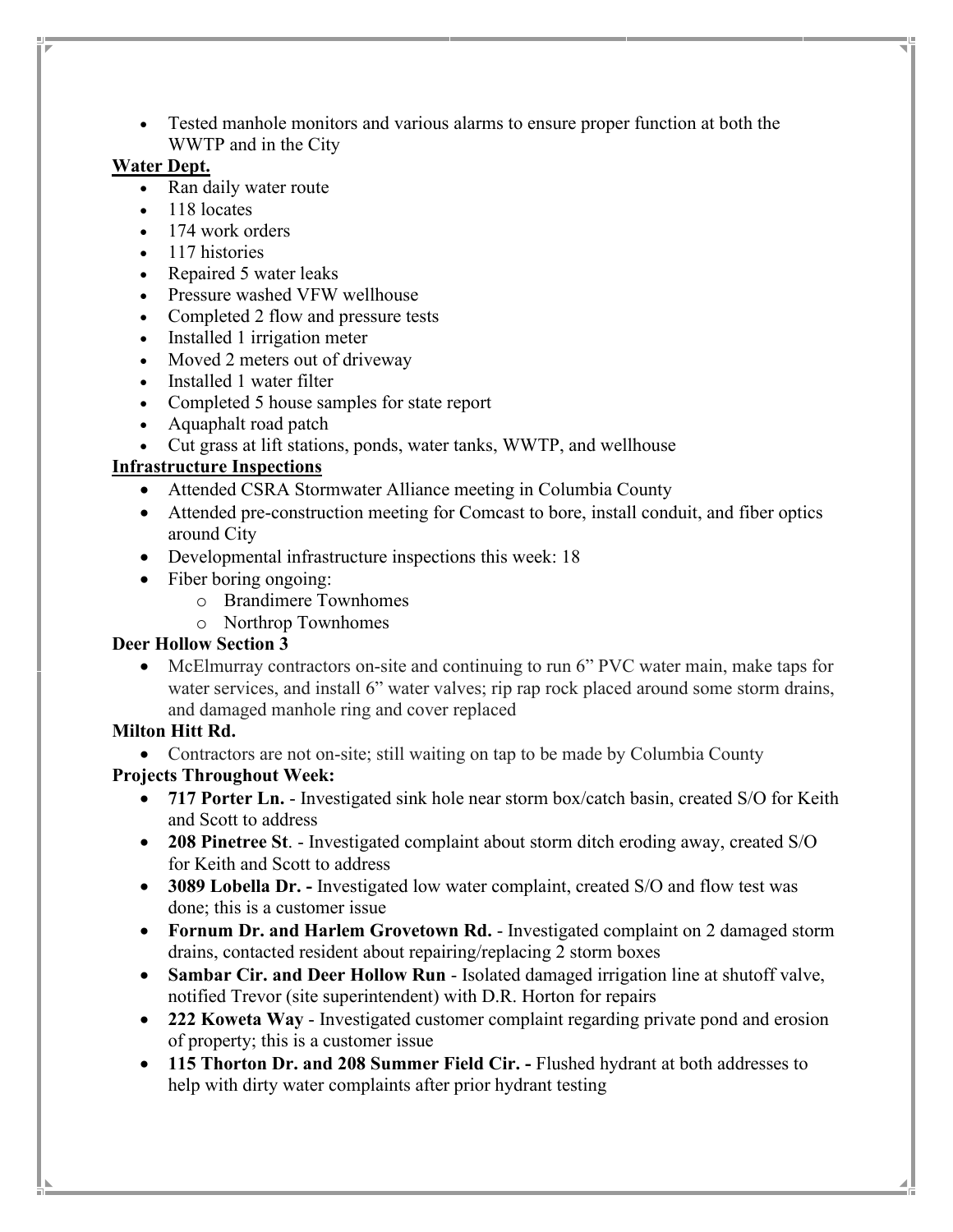- **808 South Willowick Dr.** = Assisted Water Dept. with traffic control on job site; locating, excavating, and repairing water leak on a ¾" water service, and performing backfilling/dress-up
- **Milton Hitt Rd. Lift Station -** Contractors dug hole to spot 2" water line; replaced missing cone over this area for safety
- **Joiner Crossing at Katherine St.**  Assisted Water Dept. with locating, excavating, and repairing water leak on a ¾" water service
- **Brandimere Subdivision** Assisted Water Dept. with locating, excavating, and repairing water leak on a 3<sup>2</sup><sup>"</sup> water service in concrete driveway and sidewalk damaged by contractors
- **943 Bryan Cir.**  Investigated complaint about sink hole near storm box/catch basin, created a S/O for Keith and Scott to address

# **Planning and Community Development**

- The City's revised sign code was discussed at the 5/26 City Council work session and is available on the City's website and Facebook. Concerned members of the public are also encouraged to view the video archive of the meeting on the City's Facebook. All are invited to submit questions via email to Jonathan Bush at *ibush@cityofgrovetown.com* and attend the **6/13** City Council Meeting, where the first reading will occur.
- The City would like to remind the public that, for anyone who does not possess an occupation license for a permanent place of business within the city limits, a transient vendor license is required to sell any articles or goods for profit. If this applies to you, please contact Planning and Community Development at 706-860-5094.
- Our new intern, Ethan Dent, started working with us on 6/6. He will be on board until 7/29. Welcome, Ethan!
- The City would like to welcome Dunkin' Donuts, which opened a new location at 5225 Wrightsboro Rd. on 6/7!
- Our Director of Planning and Community Development, Ronnie Kurtz, attended the Columbia County Chamber of Commerce Executive Luncheon Series on 6/8. The topic of discussion was Women in Business.
- Our Director, along with City Administrator Elaine Matthews and Assistant City Administrator Bradley Smith, met with Ms. Tina Hutcheson the Region 7 Representative for the Georgia Department of Community Affairs on 6/9. The group discussed potential funding and economic development support the DCA could provide for the City in the near future.
- Our Director virtually attended the Augusta Regional Transportation Study (ARTS) Metropolitan Planning Organization's Special Called meeting on behalf of the City on 6/9. The purpose of the meeting was to amend the Unified Planning Work Program to include funding for Complete Streets programming as required by the Federal Highway Administration. The updated plan is located on their website at <https://www.augustaga.gov/680/ARTS-Metropolitan-Planning-Organization>
- 73 total building inspections.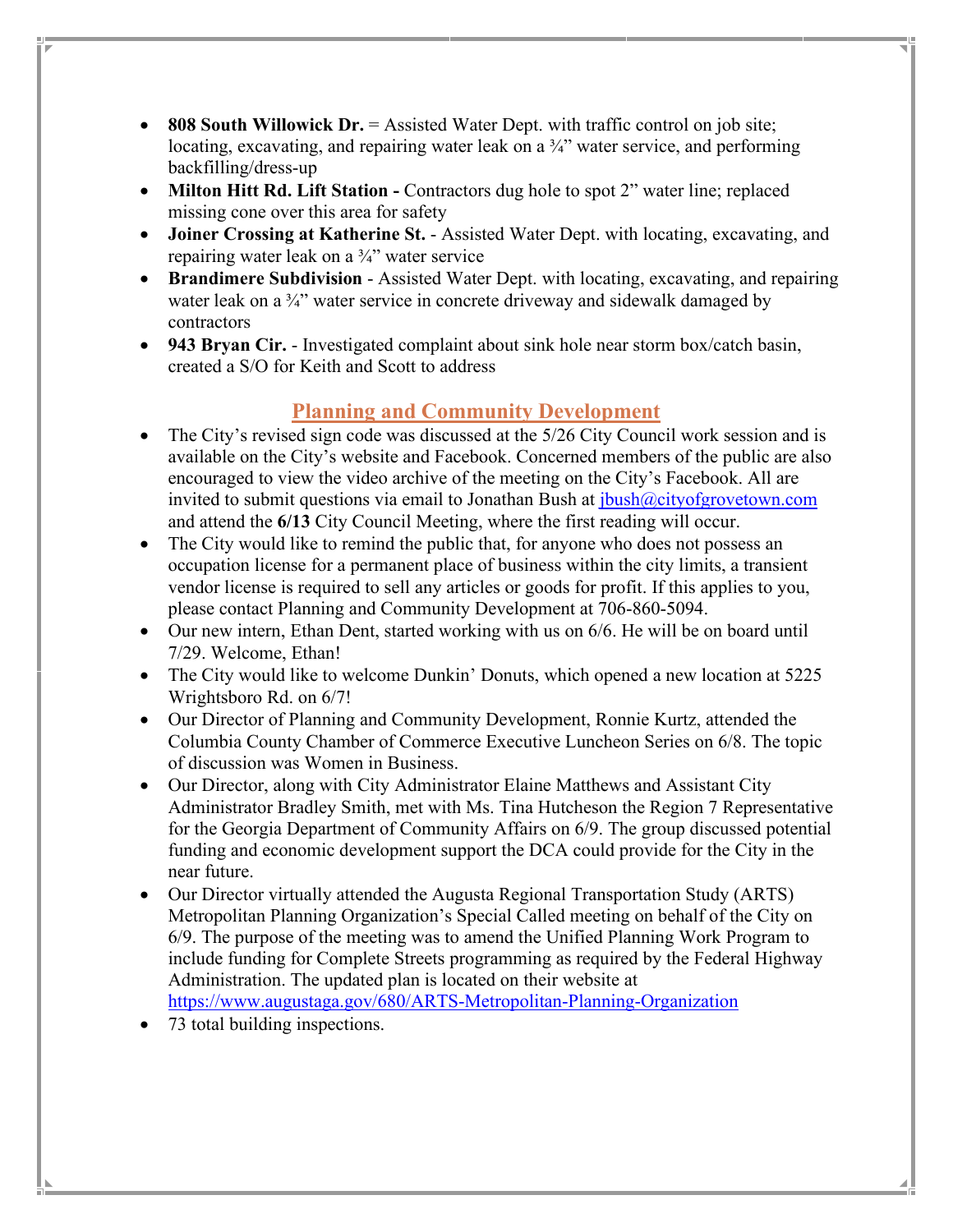### **Meeting Update**

- Planning Commission
	- 6/16 Meeting:
		- 105 E Robinson Ave. Request to rezone to CC 2.
- BZA
	- 7/7 Meeting:
		- o 1135 Newmantown Rd. ("Rivercrest Townhomes"): Request to encroach front and rear setbacks to accommodate townhome units.

### **Code Enforcement Update**

- 14 signs removed from Public ROW
- Overgrown Vegetation
	- o 23 warnings
- Inoperative/Abandoned Vehicles
	- o 7 warnings
- Parking Violations
	- o 4 warnings
- Property Maintenance
	- o 6 warnings
- Solid Waste/Trash
	- o 10 warnings
- Obstruction of ROW
	- o 1 NOV
	- o 3 warnings
- 13 responses to civil concerns
- 2 permit checks for construction jobs within the city
- 44 cases deemed in compliance

# **DEVELOPMENT PROGRESS CHART**

| <b>DATE: June 10, 2022</b> |                             |                 |                           |              |                 |  |  |  |  |
|----------------------------|-----------------------------|-----------------|---------------------------|--------------|-----------------|--|--|--|--|
| Sr.                        | <b>PROJECT NAME</b>         | <b>Building</b> | $\underline{\mathbf{CO}}$ | % of Project | <b>Comments</b> |  |  |  |  |
| <b>No.</b>                 | <b>And Project Details</b>  | <b>Permits</b>  | <b>Issued</b>             | Completed    |                 |  |  |  |  |
|                            |                             | <b>Issued</b>   |                           |              |                 |  |  |  |  |
|                            | Commercial                  |                 |                           |              |                 |  |  |  |  |
| $\perp$                    | Dunkin Site (4 Unit)        | $\overline{2}$  | $\overline{1}$            | 25%          | Held soft       |  |  |  |  |
|                            | Building)                   |                 |                           |              | open $6/7$      |  |  |  |  |
| $\overline{2}$             | Sparkle Car Wash            |                 |                           |              | Site work       |  |  |  |  |
|                            |                             |                 |                           |              | ongoing         |  |  |  |  |
| $\overline{3}$             | <b>Therapy Trails</b>       |                 |                           |              | Expect site     |  |  |  |  |
|                            |                             |                 |                           |              | work to begin   |  |  |  |  |
|                            |                             |                 |                           |              | soon            |  |  |  |  |
| <b>Residential</b>         |                             |                 |                           |              |                 |  |  |  |  |
| $\overline{1}$             | Grove Landing, Section 5    | 64              | <u>59</u>                 | 92%          | No change       |  |  |  |  |
|                            | (64 Single Family Homes)    |                 |                           |              |                 |  |  |  |  |
| $\overline{2}$             | Brighton Landing, Section 2 | 68              | 60                        | 90%          | No change       |  |  |  |  |
|                            | (67 Single Family Homes)    |                 |                           |              |                 |  |  |  |  |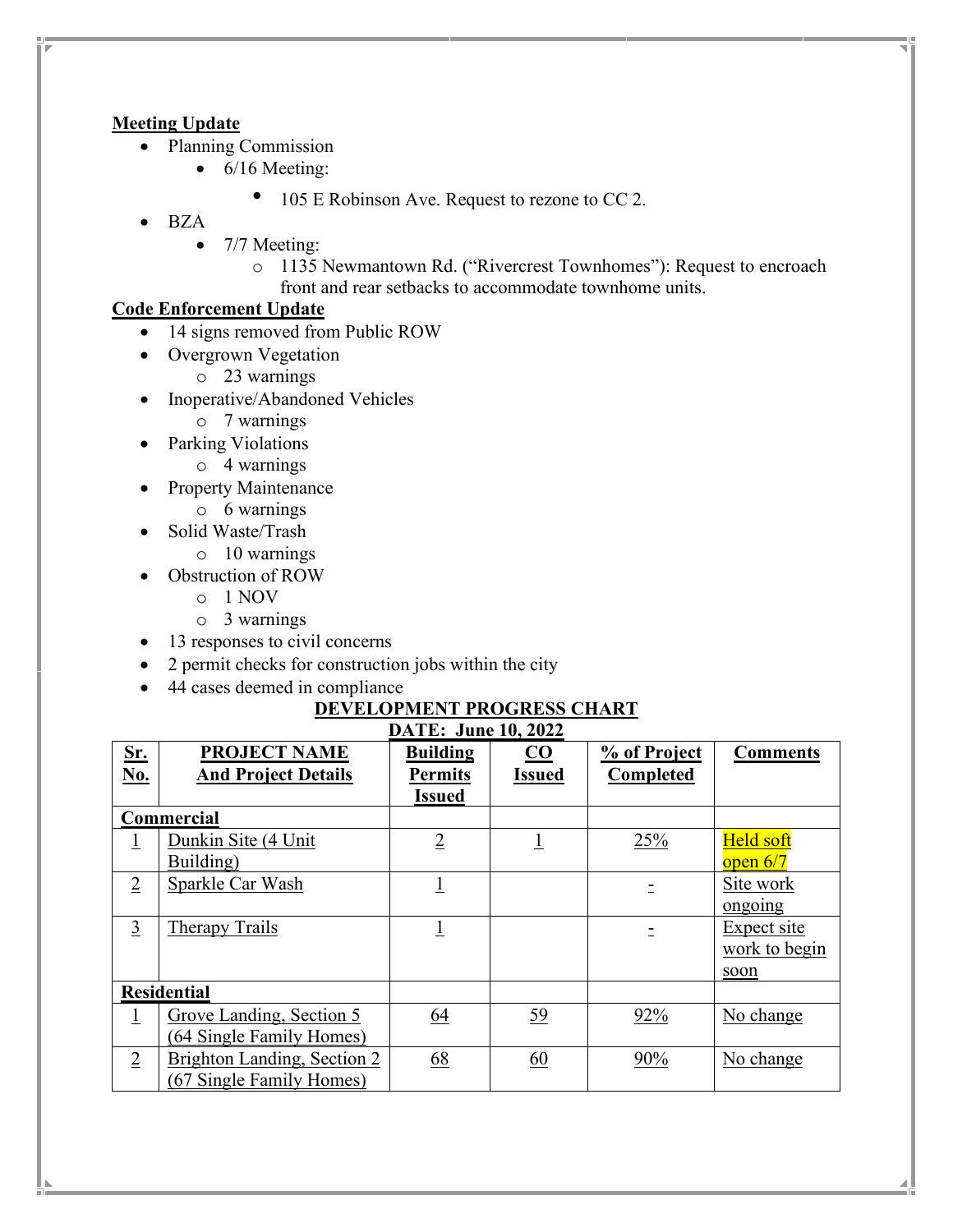| $\overline{3}$                             | Highland Hills, Section 2<br>(32 Apartments in 4)<br>Buildings)      | 32                               | 25                               | 78%      | No change                             |  |  |
|--------------------------------------------|----------------------------------------------------------------------|----------------------------------|----------------------------------|----------|---------------------------------------|--|--|
| $\overline{4}$                             | McCoy's Creek Section 6<br>(53 Single Family Homes)                  | 49                               | 38                               | 72%      | No change                             |  |  |
| $\overline{5}$                             | Deer Hollow Section 2 (110)<br>Single Family Homes)                  | 105                              | 45                               | 41%      | $1 \text{ C/O}$                       |  |  |
| <u>6</u>                                   | Caroleton, Phase 2<br>(74 Single Family Lots)                        | $\overline{14}$                  | 73                               | 99%      | 1 C/O                                 |  |  |
| $\overline{1}$                             | Caroleton Phase 3 (103<br>townhomes)                                 | 42                               | $\equiv$                         | $\equiv$ | No change                             |  |  |
| 8                                          | <b>Robin Landing Townhomes</b><br>(47 Townhomes)                     | 8 bldgs.<br>$(35 \text{ units})$ | 7 bldgs.<br>$(32 \text{ units})$ | 68%      | No change                             |  |  |
| $\overline{9}$                             | <b>Brighton Woods</b><br>Townhomes Section 2<br>(66 Townhomes)       | 37                               | 21                               | 32%      | $3 \text{ C/Os}$                      |  |  |
| 10                                         | <b>Brighton Park Apartments</b><br>$(134$ Units in 29 Buildings)     | 130                              | 10                               | $7\%$    | 10 C/Os                               |  |  |
| 11                                         | <b>Rivercrest Townhomes (45)</b><br>Units in 18 Buildings)           | Ξ                                | $\equiv$                         | Ξ        | Expect site<br>work to begin<br>soon. |  |  |
|                                            | <b>Number of Renovation</b><br><b>Permits Issued</b>                 | 34                               |                                  |          |                                       |  |  |
|                                            | <b>Number of New</b><br><b>Construction Permits</b><br><b>Issued</b> | $\underline{\mathbf{0}}$         |                                  |          |                                       |  |  |
|                                            | <b>Total Number of Permits Issued</b>                                | 34                               |                                  |          |                                       |  |  |
| <b>New Business Licenses Issued: 0</b>     |                                                                      |                                  |                                  |          |                                       |  |  |
|                                            |                                                                      |                                  |                                  |          |                                       |  |  |
| <b>Renewal Business Licenses Issued: 1</b> |                                                                      |                                  |                                  |          |                                       |  |  |

# **Public Information Officer**

- Alerted public to road paving projects via City website and social media
- Alerted public to hydrant testing via City website and social media
- Photographed various Grovetown Police Dept. summer camp activities
- Updated public on bridge reopening at Harlem Grovetown Rd. via social media
- Donated box fans to local citizens
- Registered City employees for 6/27 Columbia County Chamber of Commerce After Hours event
- Updated information in display case at City Hall
- Recorded new phone prompt
- Alerted public to 6/7 Goodale Park dog park closure via social media
- Attended 6/8 Columbia County Chamber of Commerce Executive Luncheon Series